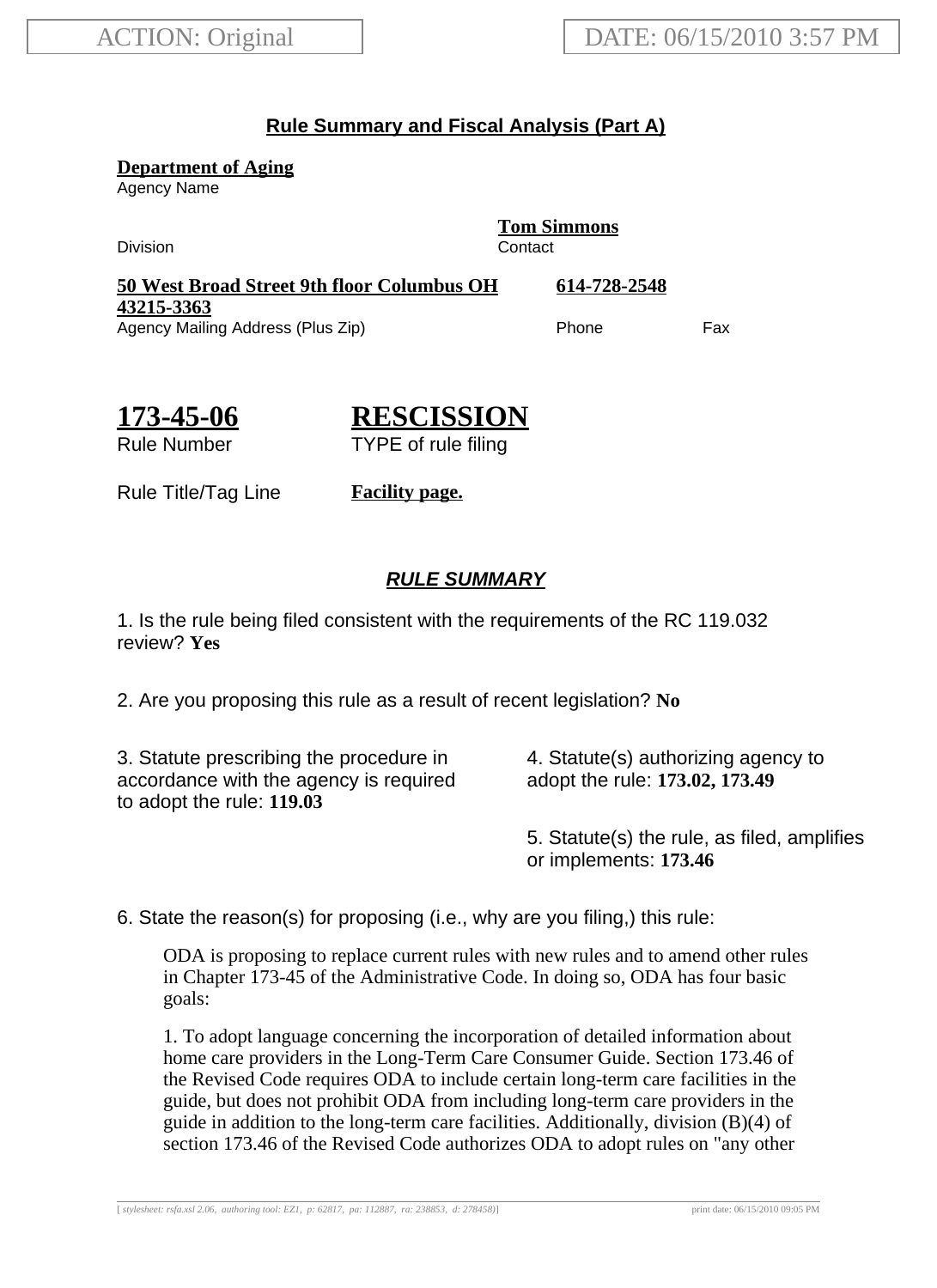information" and the current version of rule 173-45-02 of the Administrative Code, which was adopted in September of 2006, states that it is the duty of the Consumer Guide Advisory Council to consider the feasibility of including long-term care providers in the guide. At this time in 2010, ODA believes including long-term care providers in the guide is feasible and, thus, is proposing to do so. (Note: Section 173.47 of the Revised Code only subjects nursing facilities and residential care facilities to the Consumer Satisfaction Surveys and the fees associated with the surveys.)

2. To adopt language indicating that ODA may update the guide with information that it obtains from publicly-available sources.

3. To comply with the five-year review required under section 119.032 of the Revised Code.

4. To comply with Governor Strickland's Executive Order 2008-04S: "Implementing Common Sense Business Regulation." As a result, ODA's proposed new/amended language:

a. Complies with Chapter 5 of the Legislative Service Commission's "Rule Drafting Manual," as found on http://www.lsc.state.oh.us/rules/rdm06\_06.pdf

b. Incorporates recommendations from "Advanced Legal Drafting" by Bryan A. Garner (Dallas: LawProse, Inc. (c) 2007)

c. Incorporates recommendations from "Plain English Writing Tips," as found on http://business.ohio.gov/docs/RegReform\_PlainEnglishWritingTips.pdf.

d. Results in language that generously uses descriptive sub-headings (e.g., "Introduction," "Definitions," "Council duties," "Disclaimers," etc.); uses the active voice in the present tense, not the passive voice (e.g., "shall be") and not the future tense (e.g., "will"); uses the singular, unless the plural is necessary; replaces much legalese (e.g., "in the event of") with plain-English words (e.g., "If"); replaces long terms use repetitively (e.g., "Ohio long-term care consumer guide" and "Ohio long-term care consumer guide advisory council") with shorter terms that bear the same meaning (e.g., "guide" and "advisory council"). The intent is to produce easier-to-read and easier-to-comprehend rules to promote transparency regarding state regulations.

7. If the rule is an AMENDMENT, then summarize the changes and the content of the proposed rule; If the rule type is RESCISSION, NEW or NO CHANGE, then summarize the content of the rule:

This rule regulates the display of inforation regarding facilities in the Consumer Guide.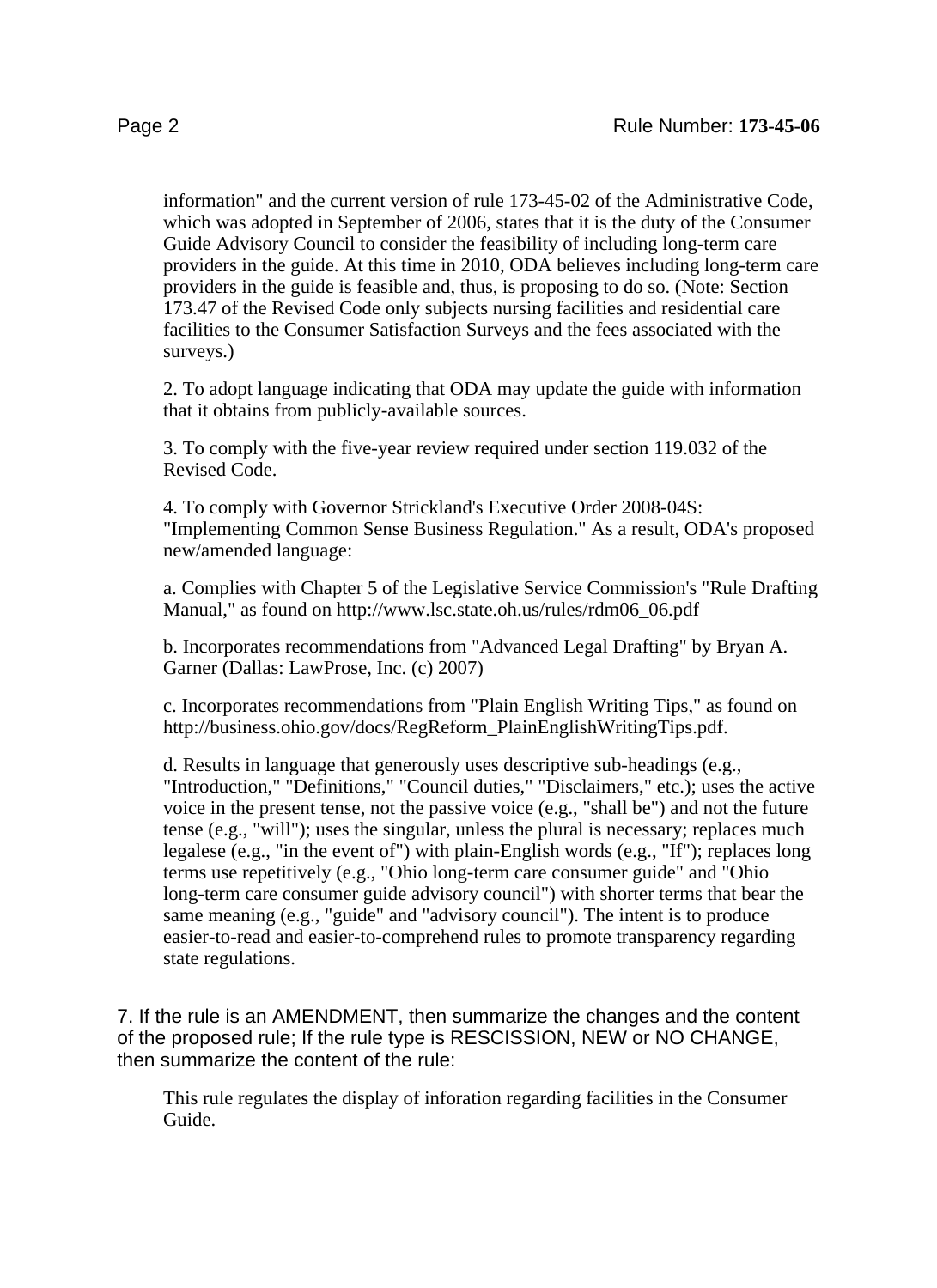8. If the rule incorporates a text or other material by reference and the agency claims the incorporation by reference is exempt from compliance with sections 121.71 to 121.74 of the Revised Code because the text or other material is **generally available** to persons who reasonably can be expected to be affected by the rule, provide an explanation of how the text or other material is generally available to those persons:

*This response left blank because filer specified online that the rule does not incorporate a text or other material by reference.*

9. If the rule incorporates a text or other material by reference, and it was **infeasible** for the agency to file the text or other material electronically, provide an explanation of why filing the text or other material electronically was infeasible:

*This response left blank because filer specified online that the rule does not incorporate a text or other material by reference.*

10. If the rule is being **rescinded** and incorporates a text or other material by reference, and it was **infeasible** for the agency to file the text or other material, provide an explanation of why filing the text or other material was infeasible:

*This response left blank because filer specified online that the rule does not incorporate a text or other materials by reference.*

11. If **revising** or **refiling** this rule, identify changes made from the previously filed version of this rule; if none, please state so:

*Not Applicable.*

## 12. 119.032 Rule Review Date: **6/15/2010**

(If the rule is not exempt and you answered NO to question No. 1, provide the scheduled review date. If you answered YES to No. 1, the review date for this rule is the filing date.)

NOTE: If the rule is not exempt at the time of final filing, two dates are required: the current review date plus a date not to exceed 5 years from the effective date for Amended rules or a date not to exceed 5 years from the review date for No Change rules.

## **FISCAL ANALYSIS**